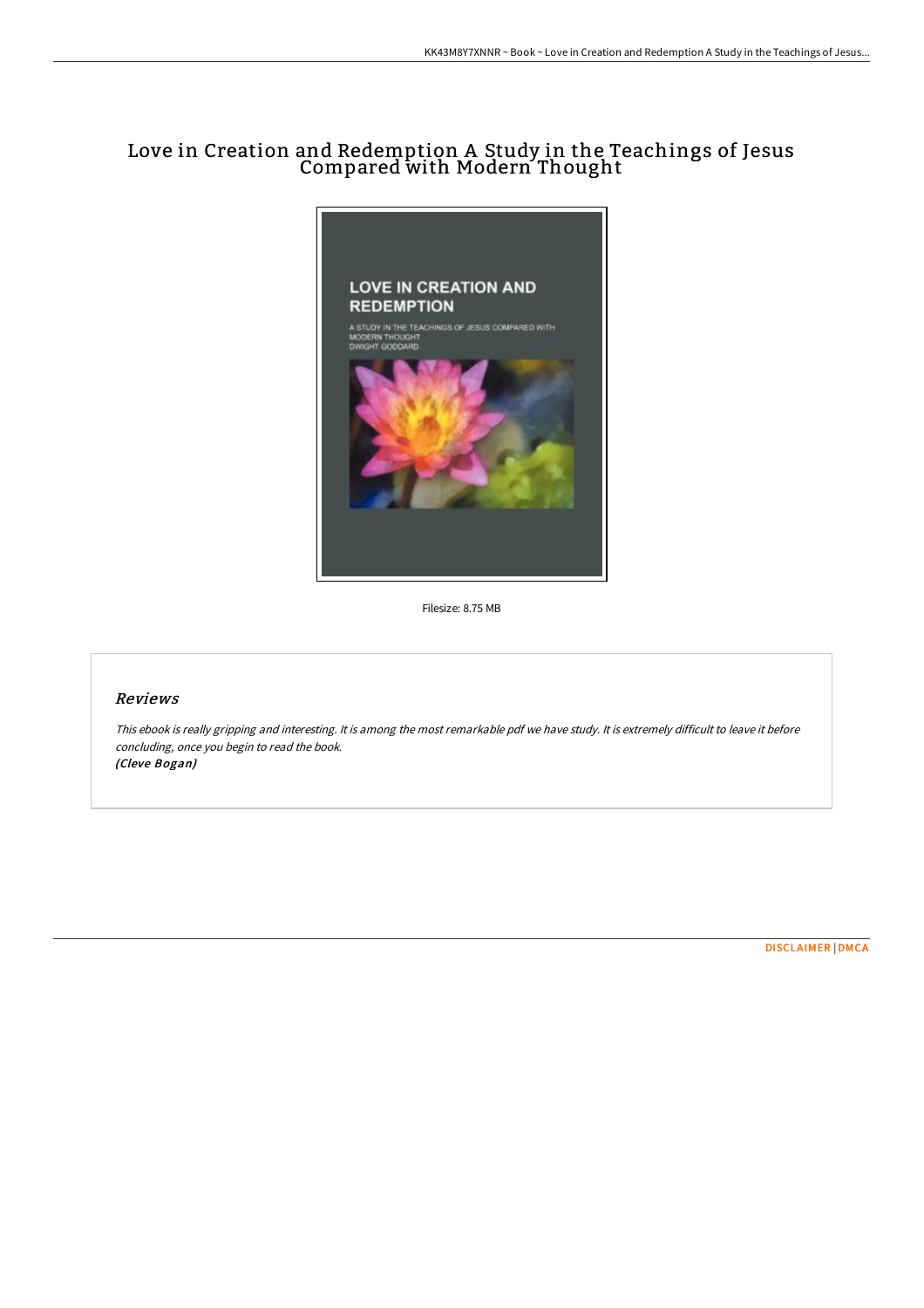## LOVE IN CREATION AND REDEMPTION A STUDY IN THE TEACHINGS OF JESUS COMPARED WITH MODERN THOUGHT



General Books LLC. Paperback. Book Condition: New. This item is printed on demand. Paperback. 56 pages. Dimensions: 9.7in. x 7.4in. x 0.1in.This historic book may have numerous typos and missing text. Purchasers can download a free scanned copy of the original book (without typos) from the publisher. Not indexed. Not illustrated. 1918. Excerpt: . . . JESUS: THE KINGDOM OF GOD INTRODUCTION FOR the purpose of this work we must limit ourselves to a consideration of the teachings of Jesus in their more general, transcendental and cosmic relations and implications. We shall want to study his life somewhat to see what light it sheds on his system of thought; and we shall also be interested in the interpretation of his teachings which his closest friend has provided for us. Our only sources of information are the Synoptic and Johanine Gospels. To arrive at an impression of their relative value as sources, it first will be necessary to outline briefly our conviction as to their origin. To the writer the following appeals as the most reasonable and probable. At a very early date after the death of Jesus, Matthew wrote out a collection of the Sayings of Jesus, for the purpose, evidently, of convincing the Jews that Jesus was the Messiah, foretold by the old prophets. A copy of these Sayings of Jesus by Matthew found its way to Alexandria, and our best record of it is found embodied in the Synoptic Gospel according to Matthew, and, possibly rearranged somewhat by Luke to be more chronological, and then woven into his Gospel. About the same time Mark, a relative of Peter and his companion, while staying with Peter at Caesarea, wrote down, for the benefit of the disciples there, the teachings and reminiscences of Jesus as related to them by Peter....

Read Love in Creation and [Redemption](http://techno-pub.tech/love-in-creation-and-redemption-a-study-in-the-t.html) A Study in the Teachings of Jesus Compared with Modern Thought Online  $_{\rm PDF}$ Download PDF Love in Creation and [Redemption](http://techno-pub.tech/love-in-creation-and-redemption-a-study-in-the-t.html) A Study in the Teachings of Jesus Compared with Modern Thought